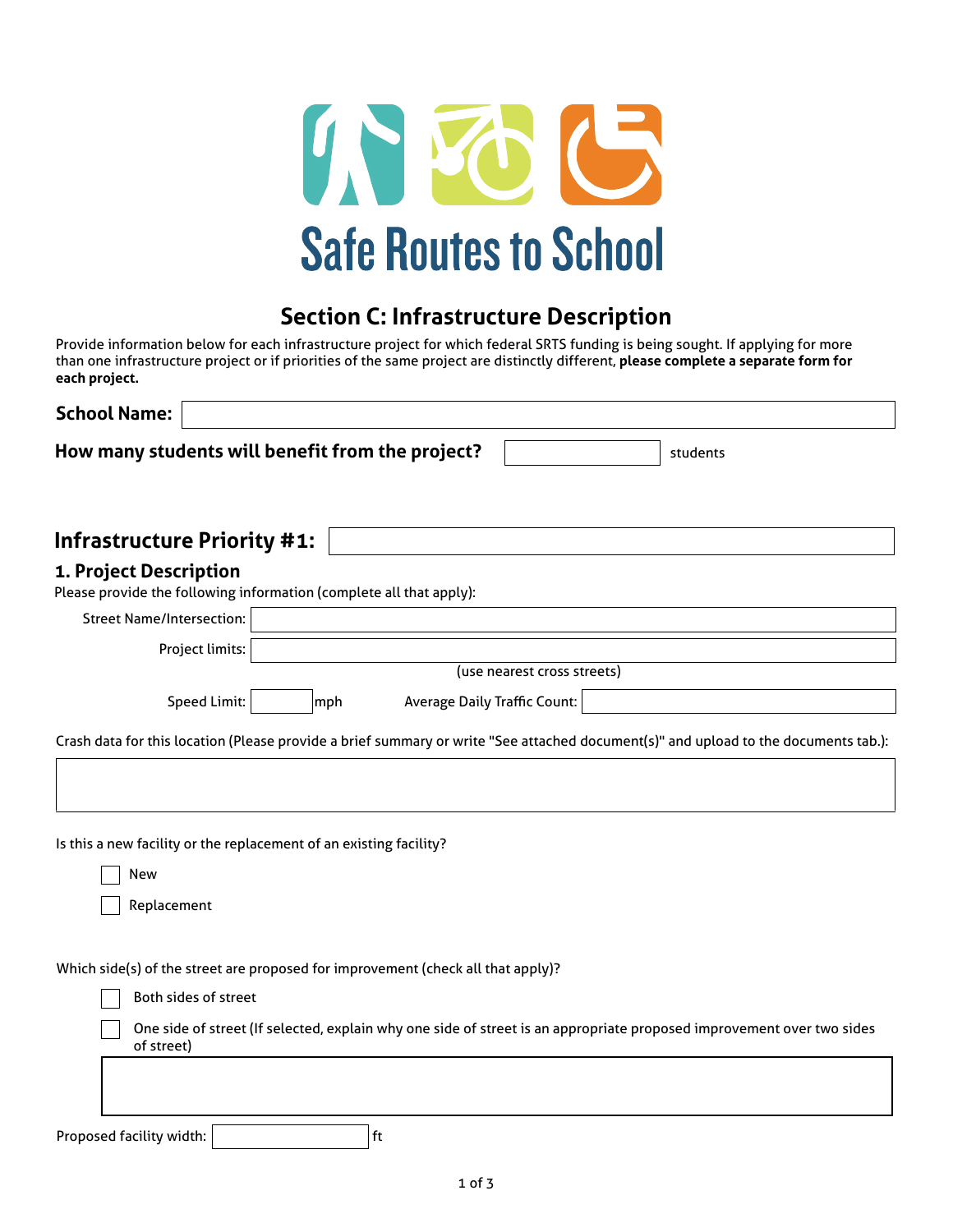

### **2. Describe the proposed project.**

Explain the updates to be made in this priority in detail. This should include but are not limited to any ADA components, sign types, and length of proposed facility :

### **3. How will this project improve the safety or number of students walking or biking to and from school?**

### **4. Identify the results from parent and student surveys or walking/bicycling audits that verify the need for this project.**

## **Infrastructure Priority #2:**

### **1. Project Description**

Please provide the following information (complete all that apply):

| Street Name/Intersection: |             |                              |  |
|---------------------------|-------------|------------------------------|--|
| Project limits:           |             |                              |  |
|                           |             | (use nearest cross streets)  |  |
| Speed Limit:              | <b>Imph</b> | Average Daily Traffic Count: |  |